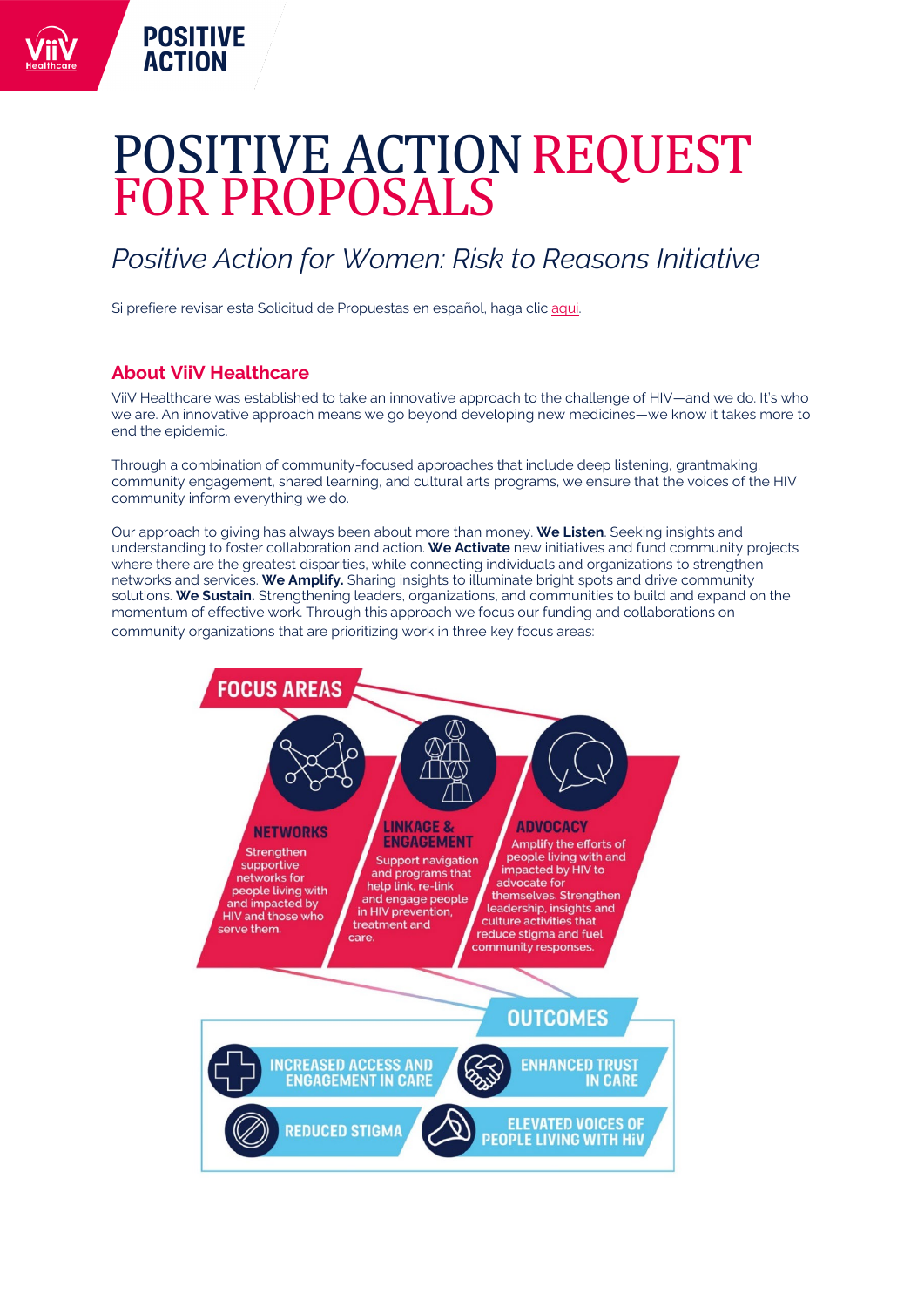## **About** *Risk to Reasons*

**POSITIVE ACTION** 

ViiV Healthcare is expanding our longstanding Positive Action for Women program with *Risk to Reasons,* a new initiative dedicated to reframing and refocusing HIV prevention and care for Black women. For too long, women have been overlooked and ignored when it comes to HIV, with Black women bearing the greatest burden. *Risk to Reasons* sets out to increase awareness and action around HIV prevention for Black women of cis and trans experience. Guided by advocates across the country, the initiative will create content, fund community action and connect advocates to change the impact of HIV in Black communities and get more Black women connected to prevention and care.

At the heart of *Risk to Reasons* is shifting the dominant framework of "risk" that has characterized HIV prevention and care and promoting a new focus on "reasons for HIV prevention." For many, "risk" is unspecific, stigmatizing, and causes people to disassociate, rather than prioritizing their personal prevention needs. Instead, the *Risk to Reasons* initiative seeks to frame HIV prevention around the reasons that motivate and empower women to address their sexual health. Moving from "risk" to "reasons" offers an opportunity to rethink and redefine the relationship between Black women and HIV.

**This work is informed by advocates across the country and the Black Women's Working Group to Reframe Risk (BWWG).** Launched in 2021, the Black Women's Working Group was established to better understand the circumstances, challenges and motivations that impact Black women's awareness, knowledge, and use of prevention strategies. The group collaborated to challenge existing HIV prevention approaches, develop recommendations for communicating and connecting with Black women about HIV prevention and care, and identify the focus areas for community action.

You can learn more about the recommendations from the BWWG and the *Risk to Reasons* framework in the Guide **[here](https://viivhealthcare.com/en-us/supporting-the-hiv-community/positive-action/women-living-with-hiv/)**. You can also view a video of the BWWG members speaking on the importance of this initiative **[here.](https://youtu.be/HNYjz1u4v90)**

## *Risk to Reasons* **Grants Overview**

Over the next three years, ViiV Healthcare will invest \$5 million to increase awareness and action around HIV prevention and care for Black women. Funding will support community driven efforts that raise awareness about women's reasons for HIV prevention and care, connect women to care, train service providers and change the narrative about HIV and Black women.<sup>[1](#page-1-0)</sup>

Risk to Reasons funding is available for projects that:

- **Engage Black women** to increase awareness and access to prevention. This includes:
	- o New community messengers and peer to peer storytelling campaigns around HIV Prevention and re-engagement in care
	- o Outreach, awareness and support campaigns focused on women with multiple reasons for HIV prevention
	- o Navigation and linkage to care programs that build community and clinical collaborations for HIV prevention for Black women
- **Train Organizations and Providers** to serve Black women, with a focus on service providers at the critical intersections of HIV and social determinants of health. This includes:
	- o Training for organizational staff and leadership to better understand and meet Black women's prevention needs, with a particular focus on providers at the intersection of HIV, housing, harm reduction, mental health, STI/STD services, incarceration, and women's wellness
	- o Training for medical providers to understand and meet Black women's prevention needs, with an emphasis on providers in reproductive health, Nurse Practitioners and Physician Assistants<sup>[2](#page-1-1)</sup>

<span id="page-1-1"></span><span id="page-1-0"></span><sup>&</sup>lt;sup>1</sup> For more information on how Risk to Reasons envisions narrative change, view our guide <u>here.</u><br><sup>2</sup> Organizations requesting support for Independent Medical Education for healthcare professionals should submit your requ *through ViiV Healthcare's Global Medical Education <https://globaledgrants.viivhealthcare.com/>*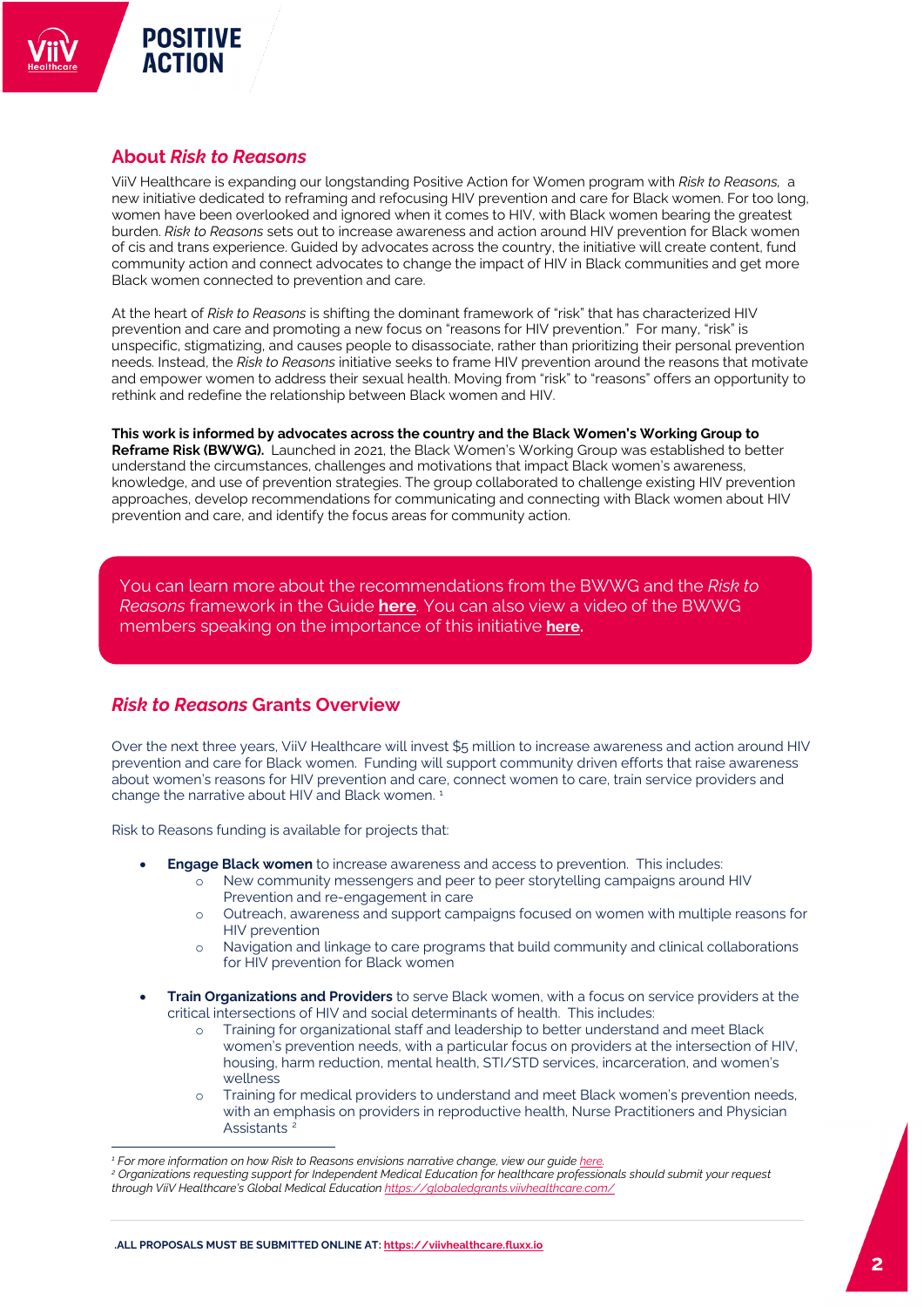## • **Change the Narrative around HIV and Women** building on the framework of *Risk to Reasons* including:

- o Support for new storytellers and messengers around HIV prevention through micro grants and other strategies
- o Arts based outreach and engagement events around HIV prevention and care
- o Media advocacy and training work, including guides for journalists, creative writers and producers
- o Creative advocacy to connect HIV and reproductive justice movements
- o Local and national collaborations and coalitions working to advance access to HIV prevention for Black Women

All projects should reflect and respond to the unique and varied experiences of Black women of cis and trans experience, and build from the recommendations in the Risk to Reasons Guide. Applicants are encouraged to work in partnership, identify opportunities to expand their reach and networks and forge collaborations that are critical to engaging more women.

ViiV Healthcare is particularly interested in efforts that operate at the intersection of HIV and other social determinants of health including but not limited to poverty, substance use, sex work, homelessness, unemployment, incarceration, reproductive healthcare and intimate partner violence.

## **Intended Project Outcomes**

Projects should demonstrate:

**POSITIVE ACTION** 

- Increased awareness of reasons for HIV prevention among Black women
- Increased visibility of messages, content and other tools that reflect the *Risk to Reasons* narrative among target audiences
- Increased capacity of service providers to adapt *Risk to Reasons* messaging to their programming and communications
- Enhanced infrastructure and stronger networks to meet the prevention and care needs of Black women that prioritize whole-person health

# **Criteria for Sucessful Proposals**

Applications will be reviewed and considered based on their ability to:

- / Increase the number of Black women who are actively engaged as community messengers around HIV prevention and care
- Reach and engage Black women with reasons for HIV prevention while responding to the social determinants of health that uniquely impact women of color
- Incoporate the core values and reasons of the *Risk to Reasons* initiative<sup>[3](#page-2-0)</sup> in order to change the narrative around HIV prevention and care among Black women and their providers
- / Strengthen local community based infrastructure that can effectively engage women in HIV prevention and care and improve client/provider communication
- Develop partnerships and collaborations between community based organizations and health care providers that help more women get access and improve client/provider communication
- / Collaborate with organizations that are outside of HIV specific services and connected broadly to women's health and wellness, in particular with organizations providing services around sexual and reproductive health, housing/homelessness, substance use, mental health, incarceration/re-entry and others
- Demonstrate that women living with or impacted by HIV are included in the design, delivery and implementation of the project.
- Demonstrate organizational capacity, including:
	- how the organization is uniquely connected to community and networks of women/networks serving Black women, both within and outside of the HIV and AIDS space

<span id="page-2-0"></span>*<sup>3</sup> For more information on Risk to Reason's core values and reasons, please see our Guide [here.](https://viivhealthcare.com/en-us/supporting-the-hiv-community/positive-action/women-living-with-hiv/)*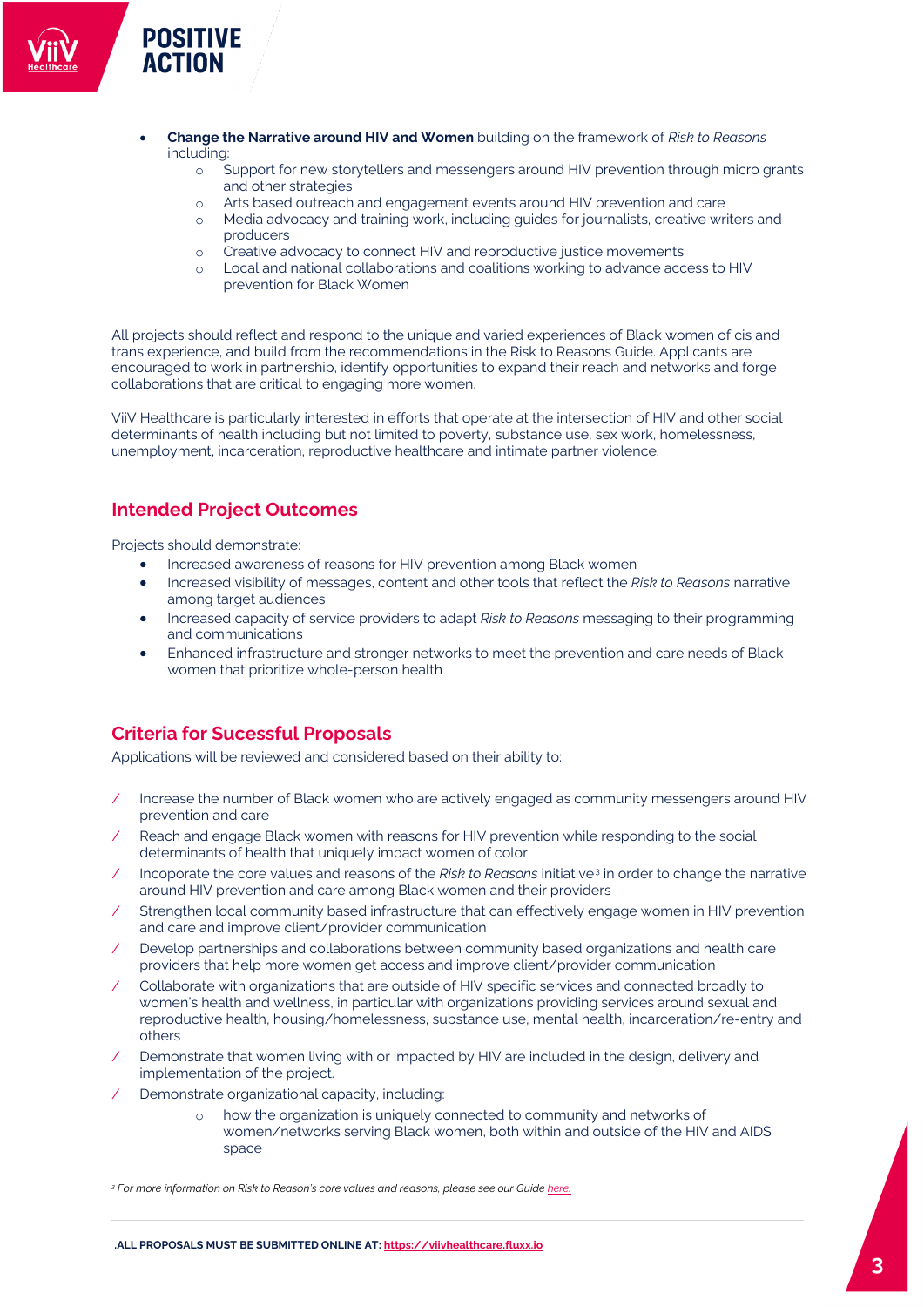- o organization and/or staff cultural competency for engaging with Black women
- o organization and/or staff ability to communicate with and engage Black women with increasing scale and reach

# **Structure of Proposal**

**POSITIVE ACTION** 

Only complete applications submitted via the Online Grantee Portal [\(https://viivhealthcare.fluxx.io\)](https://viivhealthcare.fluxx.io/) will be reviewed by the Grants and Donations Committee. All applicants will be expected to provide the following information.

## / **Core Concept**

- o Narrative and Strategy, which will ask for project goals, core activities and reach.
- o Project Approach, which will ask organizations to describe the project approach

#### / **Impact Potential and Results**

- o Evaluation, which will ask organizations to explain how the project will be evaluated.
- o Sustainability and Growth, which will ask how the project will be sustained beyond ViiV Healthcare funding.
- o Client Information and Reach, which will ask organizations to indicate your *primary* target demographic population for this project.

### / **Organizational Capacity**

- o Organizational Experience, which will ask organizations to explain why your organization is best suited to reach your project's main audience.
- o Staffing, which will ask organizations to explain how the project will be staffed.
- o Collaborations, which will ask organizations to identify project collaborators as well as roles and responsibilities.

#### / **Project Budget**

o Project Support applicants must provide an overview of projected and existing revenue and expenses for their proposed project. The proposed budget should be realistic and adequately support project objectives.

A more detailed overview of the online proposal form is available to downloa[d on our website.](https://viivhealthcare.com/en-us/supporting-the-hiv-community/positive-action/women-living-with-hiv/)**.** 

# **Budget and Timeline**

In 2022, the *Risk to Reasons* initiative will fund nonprofit organizations across the U.S., including Puerto Rico.

- Eligible organizations may apply for a grant for 1- to 3-years of project work
- / Organizations applying for project support may apply for up to \$150,000 per year.
- Projects that include micro-granting and/or training for organizations and providers are eligible to apply for up to \$250,000 per year.
- / The deadline to submit a proposal is **June 27, 2022.**
- / Grantees will be notified of a decision in late summer. Projects funded should start November 2022.

## **Eligibility**

At minimum, eligible nonprofit organizations must meet all of the following criteria, and/or engage a Fiscal Sponsor that meets all of the following criteria:

- / Be a 501(c)(3) Internal Revenue Service (IRS)-designated nonprofit organization
- / Be located in the U.S. or Puerto Rico
- / Provide programs and support primarily to those persons or communities impacted by or affected by HIV in the U.S.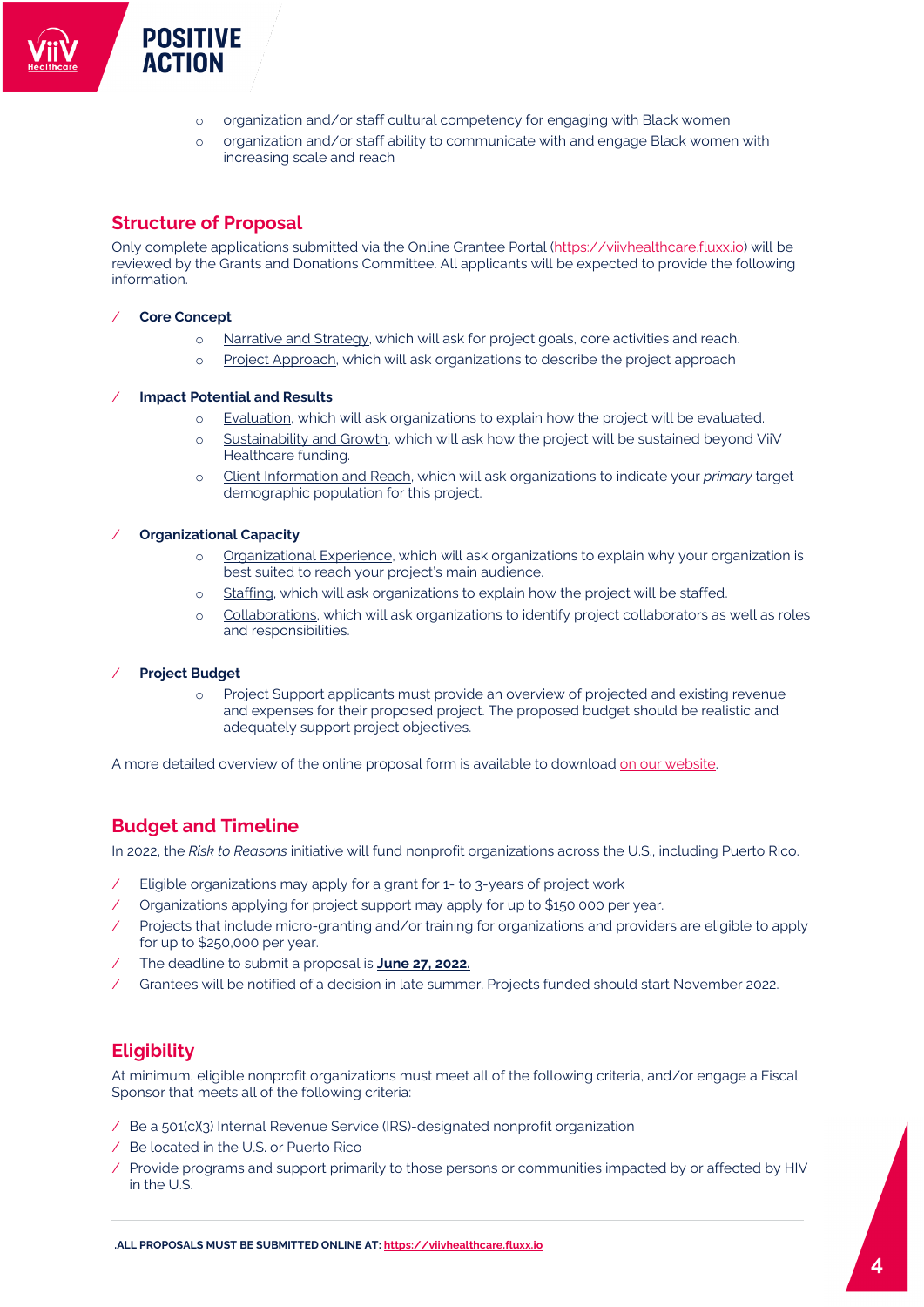- / Received no more than 25 percent of your total operating budget (total annual revenue) in 2021 from ViiV Healthcare and anticipate the same for 2022
- / Organizations applying for the grant must be the same organization receiving the funds and must be responsible for the implementation and management of the project.

# **Funding Restrictions**

ViiV Healthcare funding cannot support:

- / Organizations owned, fully or in part, by a Healthcare Professional or Customer of ViiV Healthcare. Examples of Healthcare Professionals or Customers include, but are not necessarily limited to, physicians, physicians' assistants, nurses, pharmacists, residents and medical students, phlebotomists, medical case managers, adherence counselors, pharmacy and medical directors within managed care organizations, other personnel within managed care organizations and policy advocates;
- / Program expenses allocated to support the salary of a licensed medical professional;
- / Indirect costs that amount to more than 15% of the proposed program's budgets; University-based indirect costs are capped at 10%;
- / Direct building expenses, endowments or other capital expenditures;
- / Support for advertising for local athletics and/or other extracurricular activities (including trips, tours, etc.);
- / Support for brand advertising;
- / Religious groups or other societies that do not serve the general public on a non-denominational basis;
- / Patient education materials for a program/activity that will include ViiV Healthcare staff input on the content (if for a publication, no more than 5 percent of ViiV Healthcare funds to be used to support the publication costs);
- / Product donations;
- / Matching gifts;
- / Patient assistance programs;
- / Certified medical education;
- / Purchasing of any medications;

In addition, as a charitable contribution, ViiV Healthcare cannot support projects that will provide a benefit to ViiV Healthcare. Specifically, ViiV Healthcare's *Positive Action* programs cannot consider requests that:

- / Promote a specific ViiV Healthcare product or line of business—there should be no inclusion of ViiV products or pipeline in projects;
- / Provide more than an "incidental or tenuous" benefit to ViiV Healthcare (generally defined as goodwill and publicity);
- / Involve lobbying or political activity;
- / Create an appearance of impropriety.

# **Questions and Submissions**

All questions and inquiries should be directed to the ViiV Healthcare Help Desk at viiv@tccqrp.com.

We thank you for your interest and for all you do on behalf of people living with HIV and AIDS.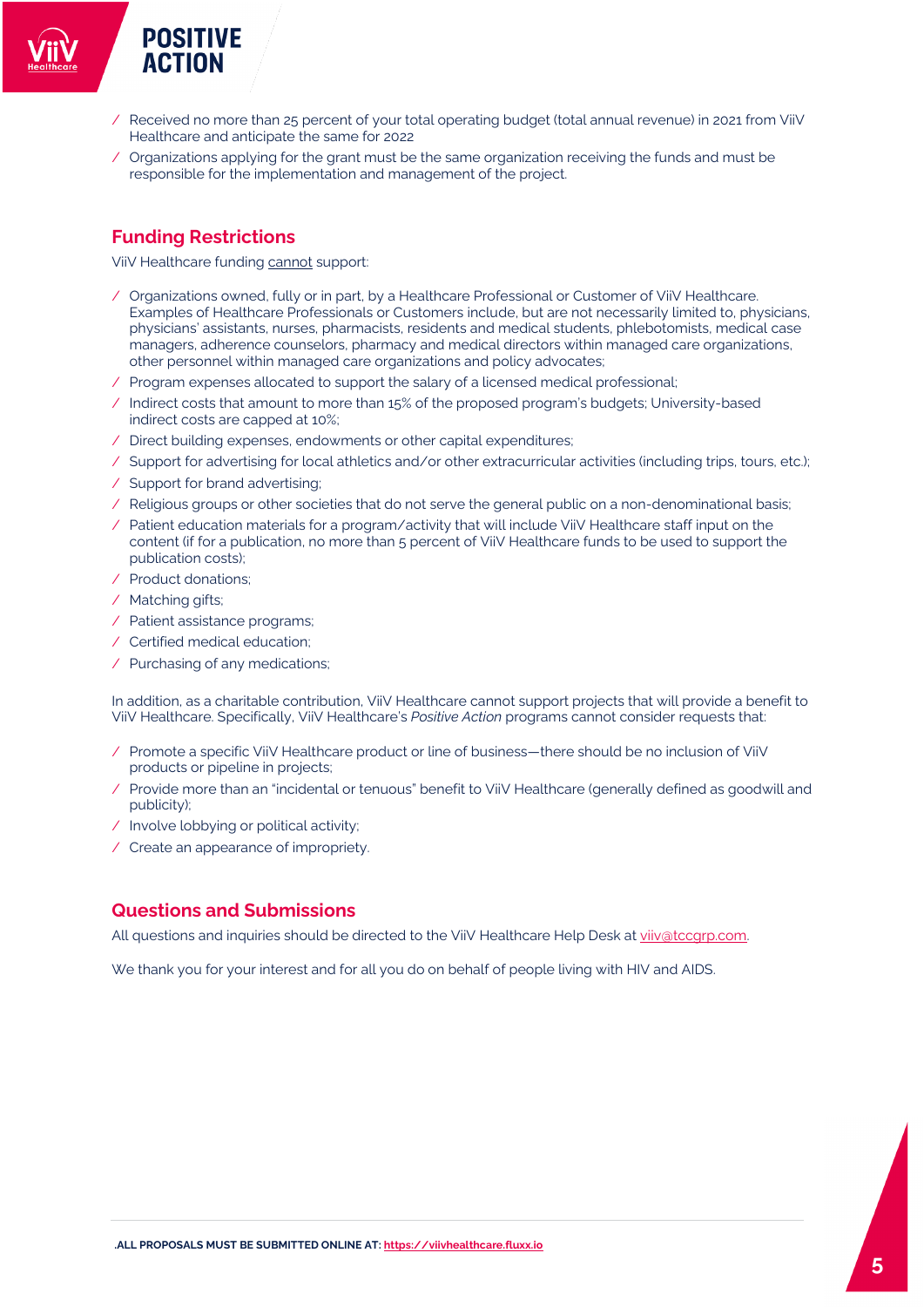# ACCION POSITIVA SOLICITUD<br>DE PRODUESTAS DE PROPUESTAS

# *Acción Positiva para Mujeres: Iniciativa Del Riesgo a las Razones*

# **Acerca de ViiV Healthcare**

<span id="page-5-0"></span>**POSITIVE ACTION** 

ViiV Healthcare se fundó con el propósito de adoptar un enfoque innovador frente al desafío del VIH y hemos cumplido este objetivo. Es eso lo que nos define, es lo que somos. Un enfoque innovador quiere decir que vamos más allá del desarrollo de nuevos medicamentos, porque sabemos que poner fin a la epidemia exige mucho más.

A través de una combinación de estrategias centradas en la comunidad que comprenden la escucha atenta, la concesión de subvenciones, la participación comunitaria, el aprendizaje compartido y programas artísticos y culturales, nos aseguramos de que las voces de la comunidad con VIH fundamenten todo lo que hacemos.

Nuestra concepción de las inversiones comunitarias siempre ha girado en torno a algo más que el dinero. **Nosotros escuchamos.** Buscamos ideas y la comprensión del fenómeno para fomentar la colaboración y la acción. **Activamos** nuevas iniciativas y financiamos proyectos comunitarios donde existen las mayores disparidades, al tiempo que conectamos a personas y organizaciones para fortalecer las redes y los servicios. **Amplificamos.** Compartimos ideas a fin de destacar los detalles positivos e impulsar las soluciones comunitarias. **Sustentamos.** Fortalecemos a los líderes, las organizaciones y las comunidades con vistas a consolidar y expandir la potencia del trabajo efectivo. En función de este enfoque, concentramos nuestros esfuerzos de financiamiento y colaboración en las organizaciones comunitarias que priorizan el trabajo en tres áreas clave:

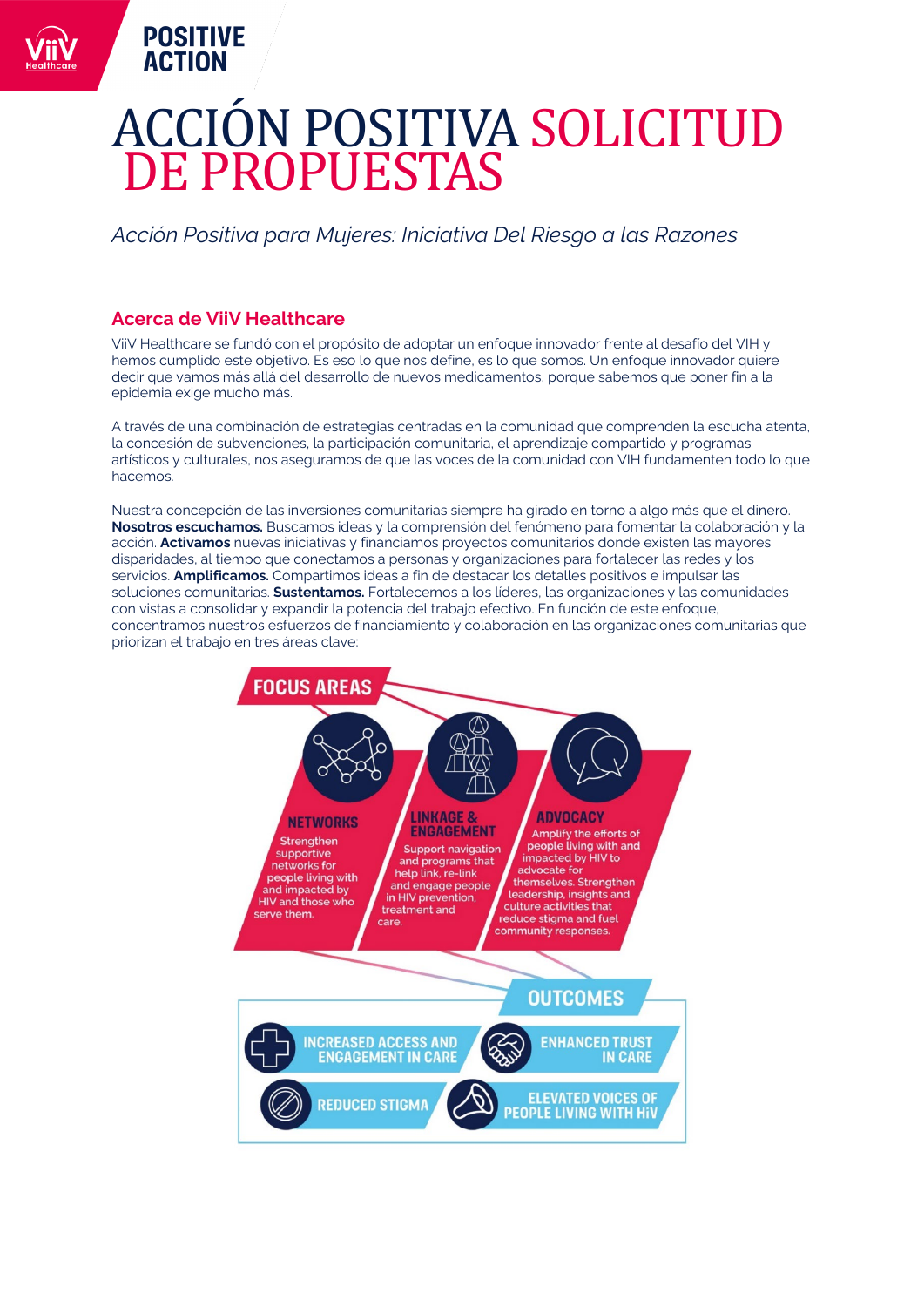# **Acerca de** *Del Riesgo a las Razones*

ViiV Healthcare está ampliando su incesante compromiso con las mujeres con *Del Riesgo a las Razones*, una nueva iniciativa dedicada a reenmarcar y reenfocar la prevención y el cuidado del VIH entre las mujeres negras. Durante demasiado tiempo, las mujeres han sido pasadas por alto e ignoradas en lo que respecta al VIH, y las mujeres negras han soportado buena parte de dicha carga. *Del Riesgo a las Razones* se propone aumentar el nivel de concientización y de acción en torno a la prevención del VIH entre las mujeres negras de experiencia cis y trans. Guiada por defensores de toda la nación, la iniciativa creará contenido, financiará acciones comunitarias y conectará a defensores para modificar el impacto que el VIH ejerce en las comunidades negras y para lograr que más mujeres negras estén conectadas con la prevención y el cuidado de la salud.

El núcleo de la iniciativa *Del Riesgo a las Razones* radica en el cambio del marco mental dominante de "riesgo" que ha caracterizado la prevención y el cuidado del VIH y su sustitución por un marco mental que promueve un nuevo enfoque centrado en las "razones para la prevención del VIH". Para muchos, el "riesgo" no es específico, es estigmatizante y hace que las personas se desvinculen, en lugar de priorizar sus necesidades personales de prevención. En cambio, la iniciativa *Del Riesgo a las Razones* busca enmarcar la prevención del VIH en torno a las razones que motivan y empoderan a las mujeres para abordar y ocuparse de su salud sexual. Pasar del "riesgo" a las "razones" ofrece la oportunidad de repensar y redefinir la relación entre las mujeres negras y el VIH.

**Este trabajo es informado por defensores de todo el país y el Grupo de Trabajo de Mujeres Negras para Reenmarcar el Riesgo (BWWG).** En 2021, año de su lanzamiento, se estableció un grupo de trabajo de mujeres negras para comprender mejor las circunstancias, los desafíos y las motivaciones que afectan la concientización, el conocimiento y el uso de las estrategias de prevención por parte de las mujeres negras. El grupo colaboró con el fin de desafiar los enfoques existentes de la prevención del VIH y desarrollar nuevos conocimientos y recomendaciones para comunicarse y conectarse con las mujeres negras con respecto a la prevención y el cuidado del VIH.

Puede obtener más información sobre las recomendaciones del grupo de trabajo BWWG y el marco de *Del Riesgo a las Razones* en la Guía que aparece **[aquí](https://viivhealthcare.com/en-us/supporting-the-hiv-community/positive-action/women-living-with-hiv/)**. También puede ver un video de los miembros del BWWG en el que estos hablan sobre la importancia de esta iniciativa **[aquí](https://youtu.be/HNYjz1u4v90)**.

# **Resumen de las subvenciones** *Del Riesgo a las Razones*

Durante los próximos tres años, ViiV Healthcare invertirá cinco millones de dólares para aumentar el nivel de concientización y de acción en torno a la prevención y el cuidado del VIH entre las mujeres negras. Los fondos apoyarán los esfuerzos impulsados por la comunidad que concienticen sobre las razones que tienen las mujeres para comprometerse con la prevención y el cuidado del VIH, conecten a las mujeres con el cuidado de la salud, capaciten a los proveedores de servicios, propicien la conversación sobre la prevención y el cuidado del VIH y cambien la narrativa sobre la relación entre el VIH y las mujeres negras. [1](#page-6-0) Las subvenciones apoyarán los proyectos que:

- **Logren la participación** de las mujeres negras con el fin de aumentar la concientización y el acceso a la prevención, lo que incluye:
	- o Narración entre pares concerniente a la prevención del VIH y la reincorporación al cuidado de la salud
	- Programas de divulgación comunitaria y concientización, con el objetivo de llegar a las mujeres que tienen razones para la prevención del VIH
	- o Navegación y vinculación a programas de cuidado de la salud que pueden servir como modelos de colaboración comunitaria y clínica para la prevención del VIH entre mujeres
- **Fortalezcan la capacidad de la organización** para servir a las mujeres negras en áreas de alta necesidad, con foco en los proveedores de servicios en las intersecciones críticas del VIH y las necesidades básicas, que incluyen:
	- o Capacitación para el personal y el liderazgo de la organización destinada a comprender mejor y satisfacer las necesidades de prevención de las mujeres negras

. TODAS LAS PROPUESTAS SE DEBEN ENVIAR EN LÍNEA EN[: https://viivhealthcare.fluxx.io](https://viivhealthcare.fluxx.io/) ..

<span id="page-6-0"></span>*<sup>1</sup> Para obtener más información sobre cómo la iniciativa Del Riesgo a las Razones visualiza el cambio de narrativa, consulte nuestra guí[a AQUÍ](https://viivhealthcare.com/en-us/supporting-the-hiv-community/positive-action/women-living-with-hiv/)*.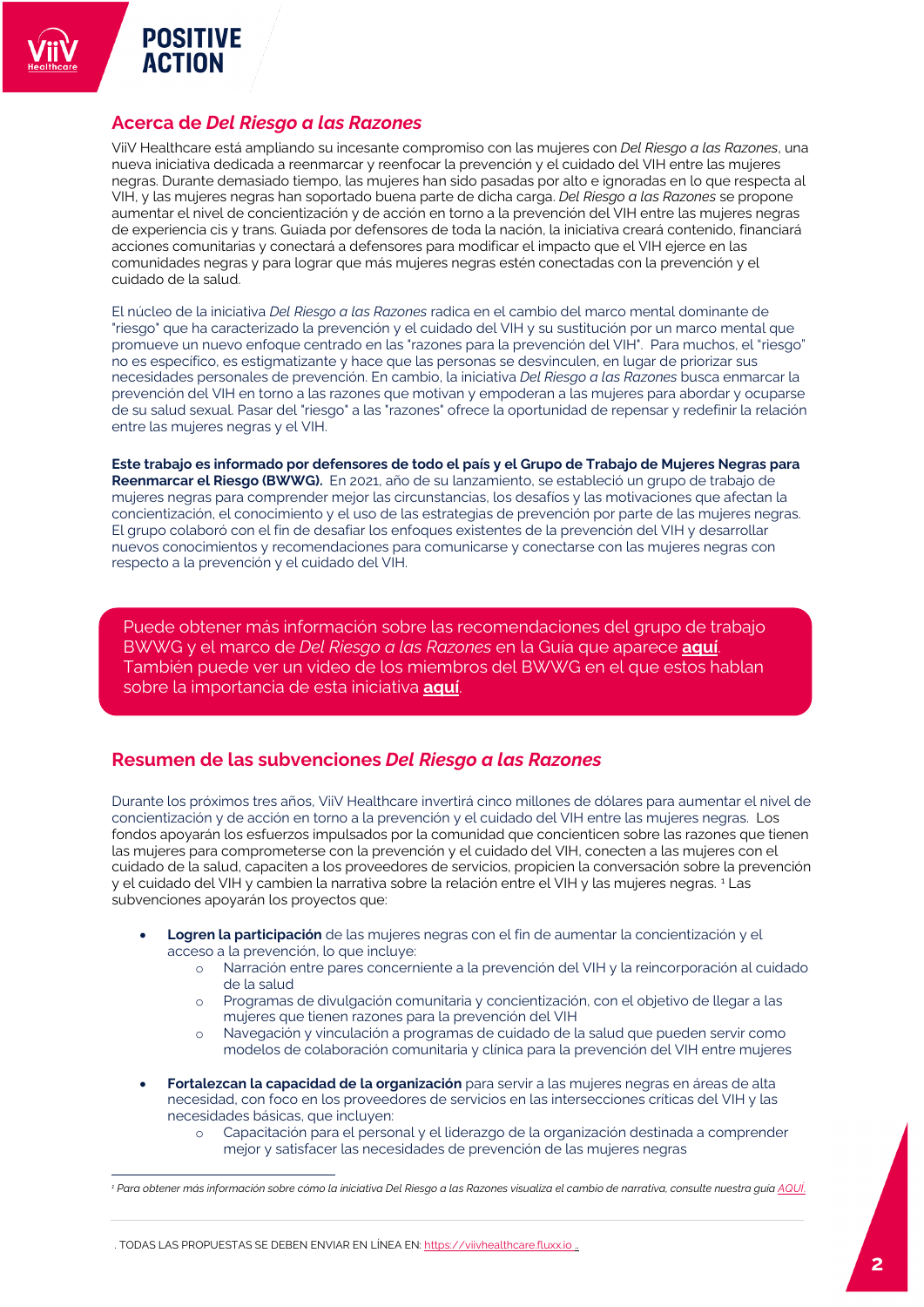- o Capacitación para los proveedores médicos<sup>[2](#page-7-0)</sup>
- **Cambien la narrativa cultural sobre el VIH y las mujeres** en las redes sociales basándose en el marco *Del Riesgo a las Razones*, lo cual incluye:
	- o Eventos de divulgación y participación fundados en las artes que versen sobre la prevención y el cuidado del VIH.
	- o Defensa en los medios y trabajo de capacitación
	- o Defensa creativa para conectar el VIH y los movimientos de justicia reproductiva

Todos los proyectos deben reflejar y responder a las experiencias únicas y variadas de las mujeres negras de experiencia cis y trans. Se alienta a los solicitantes a trabajar en asociación, identificar oportunidades para expandir su alcance y sus redes y forjar colaboraciones que sean fundamentales para involucrar a más mujeres.

ViiV Healthcare tiene particular interés en los esfuerzos que operen en la intersección del VIH y otros factores determinantes sociales de la salud, incluidos, entre otros, la pobreza, el uso de sustancias, el trabajo sexual, la falta de vivienda, el desempleo, el encarcelamiento y la violencia de pareja.

## **Resultados previstos del proyecto**

- Mayor concientización sobre las razones para la prevención del VIH entre las mujeres negras
- Aumento de la visibilidad de los mensajes, productos y otras herramientas que reflejen la narrativa *Del Riesgo a las Razones* entre las audiencias objetivo
- Mayor capacidad de proveedores de servicios para adaptar los mensajes de *Del Riesgo a las Razones* a su programación y comunicaciones.
- Mejor infraestructura y redes más sólidas para satisfacer las necesidades de prevención y de cuidado de las mujeres negras que priorizan la salud de la persona en su totalidad

## **Criterios para las propuestas exitosas**

Las solicitudes serán revisadas y valoradas en función de su capacidad de:

- / Alcanzar y estimular la participación de las mujeres negras con razones para la prevención del VIH al tiempo que se da respuesta a los factores determinantes sociales de la salud que impactan de manera única sobre las mujeres de color.
- / Incorporar los valores centrales y las razones de la iniciativa *Del Riesgo a las Razones* [3](#page-7-1) a fin de cambiar la narrativa sobre la prevención y el cuidado del VIH entre las mujeres negras y sus proveedores
- / Colaborar con diversas organizaciones dentro del ámbito del VIH y el SIDA, así como con organizaciones intersectoriales que se ocupan de la vivienda/personas sin hogar, uso de sustancias, salud mental, salud sexual/reproductiva, encarcelamiento/reingreso u otros proveedores y partes interesadas relevantes
- / Demostrar que las mujeres que viven con o que se ven afectadas por el VIH serán incluidas en el diseño, entrega e implementación del proyecto.
- Demostrar capacidad organizacional, incluyendo:
	- o cómo la organización está conectada de manera única con la comunidad y las redes de mujeres/redes que sirven a las mujeres negras, tanto dentro como fuera del ámbito del VIH y el SIDA
	- competencia cultural de la organización y/o del personal para relacionarse con las mujeres negras
	- o la capacidad de la organización y/o del personal para comunicarse con las mujeres negras y hacerlas participar con una escala y un alcance cada vez mayores

# **Estructura de la propuesta**

<span id="page-7-1"></span><span id="page-7-0"></span>*<sup>2</sup> Se insta a las organizaciones que buscan brindarles capacitación a los proveedores médicos a enviar su solicitud a través de Educación médica continua de ViiV Healthcare*: *<https://globaledgrants.viivhealthcare.com/> <sup>3</sup> Para obtener más información sobre los valores fundamentales y las razones de la iniciativa Del Riesgo a las Razones, consulte nuestra guí[a aquí](https://viivhealthcare.com/en-us/supporting-the-hiv-community/positive-action/women-living-with-hiv/)*.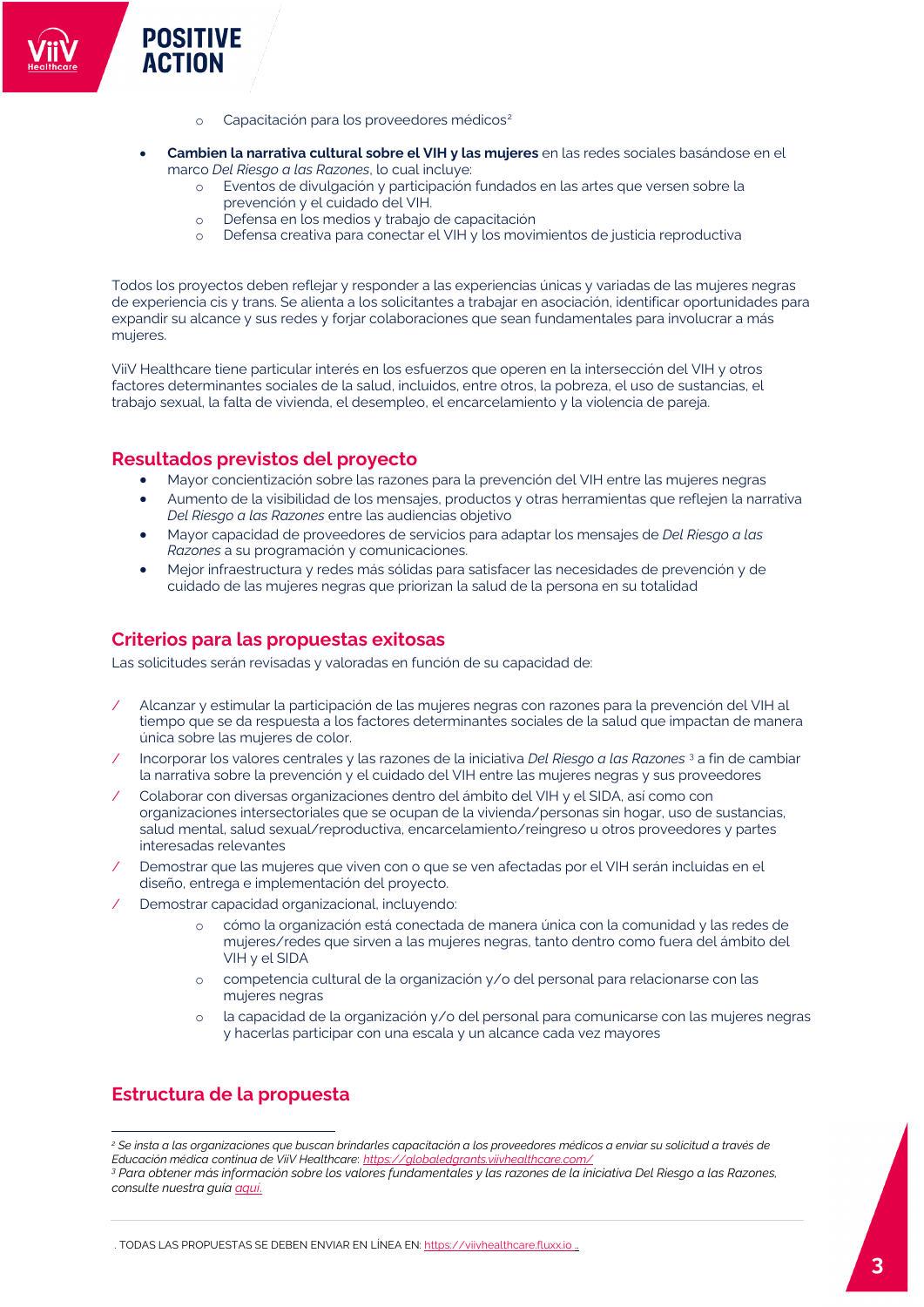El Comité de subvenciones e inversiones solo revisará las solicitudes completas enviadas a través del Portal de beneficiarios en línea [\(https://viivhealthcare.fluxx.io\)](https://viivhealthcare.fluxx.io/). Se espera que todos los solicitantes proporcionen la siguiente información:

## / **Concepto básico**

- o Narrativa y estrategia, que solicitará información sobre los objetivos del proyecto, las actividades principales y el alcance.
- o Enfoque del proyecto, que les pedirá a las organizaciones que seleccionen con cuál de las áreas de enfoque prioritarias de ViiV Healthcare se alinea su propuesta.

### / **Potencial de impacto y resultados**

- o Evaluación, que les pedirá a las organizaciones que expliquen cómo se evaluará el proyecto.
- o Sostenibilidad y crecimiento, que indagará sobre cómo se sostendrá el proyecto más allá del financiamiento de ViiV Healthcare.
- o *Información de los clientes y alcance*, que les pedirá a las organizaciones que indiquen cuál es su población demográfica principal meta para este proyecto.

### / **Capacidad de la organización**

- o Experiencia organizacional, que les pedirá a las organizaciones que expliquen por qué su organización es la más adecuada para llegar a la audiencia principal de su proyecto.
- o Dotación de personal, que les pedirá a las organizaciones que expliquen cómo se dotará de personal al proyecto.
- Colaboraciones, que les pedirá a las organizaciones que identifiquen los colaboradores del proyecto, así como sus roles y responsabilidades.

### / **Presupuesto del proyecto**

o Los solicitantes de apoyo a proyectos deben proporcionar una descripción general de los ingresos y gastos proyectados y existentes para el proyecto propuesto. El presupuesto propuesto debe ser realista y apoyar adecuadamente los objetivos del proyecto.

Hay una descripción más detallada del formulario de la propuesta en línea disponible para descargar de [nuestro sitio web.](https://viivhealthcare.com/en-us/supporting-the-hiv-community/positive-action/women-living-with-hiv/)**.**

## **Presupuesto y cronograma**

En 2022, la iniciativa *Del Riesgo a las Razones* financiará organizaciones sin fines de lucro en los EE. UU., incluido Puerto Rico.

- Las organizaciones elegibles que soliciten la subvención pueden solicitar una subvención que dure hasta tres años.
- Las organizaciones que soliciten apoyo para proyectos pueden solicitar hasta \$ 150.000 por año.
- Las organizaciones que soliciten apoyo para programas de desarrollo de capacidades y microsubvenciones pueden solicitar hasta \$ 250.000 por año.
- / La fecha límite para presentar las propuestas es el **27 de junio de 2022**.
- Los beneficiarios recibirán el aviso sobre la decisión a fines del verano. Los proyectos financiados deben comenzar en noviembre de 2022 o enero de 2023.

# **Elegibilidad**

Como mínimo, las organizaciones sin fines de lucro elegibles deben cumplir con todos los criterios siguientes y/o contratar a un Patrocinador fiscal que cumpla con todos los criterios siguientes:

- / Ser una organización sin fines de lucro designada por el Servicio de Impuestos Internos (IRS) 501(c)(3)
- / Estar ubicada en los EE. UU. o Puerto Rico
- / Proporcionar programas y apoyo principalmente a aquellas personas o comunidades impactadas o afectadas por el VIH en los EE. UU.

. TODAS LAS PROPUESTAS SE DEBEN ENVIAR EN LÍNEA EN[: https://viivhealthcare.fluxx.io](https://viivhealthcare.fluxx.io/) ..